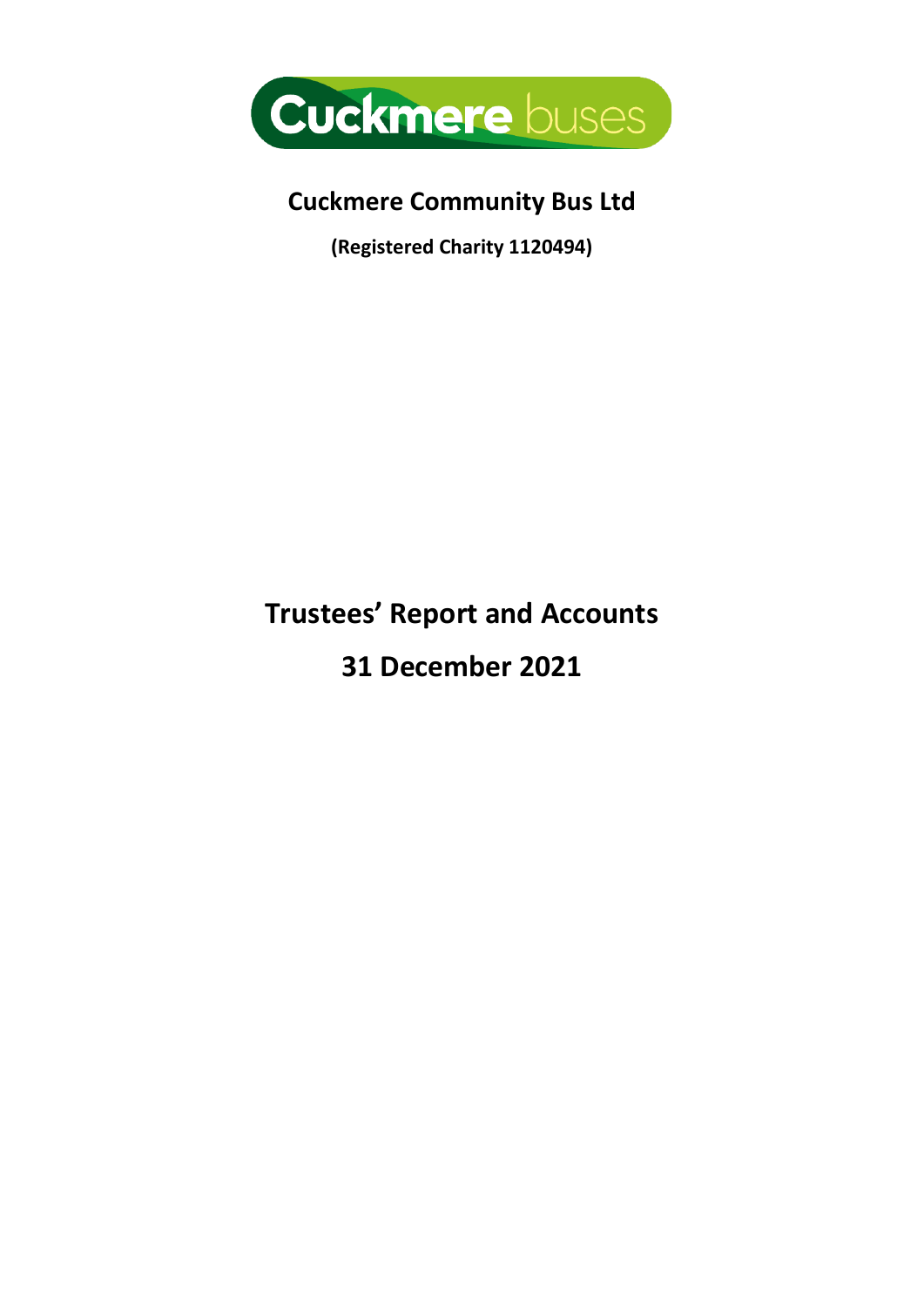## **Cuckmere Community Bus Ltd Report and Accounts**

### **Contents**

### **Page**

| 2  | Contents                         |
|----|----------------------------------|
| 3  | Legal and Administrative Details |
| 4  | <b>Annual Review</b>             |
| 7  | Independent Examiner's Report    |
| 8  | Income & Expenditure Account     |
| 9  | <b>Balance Sheet</b>             |
| 10 | <b>Funds Flow Statement</b>      |
| 11 | Notes to the Accounts            |
| 14 | Graphs - 5 year trends           |
| 15 | Our Buses - Past & Present       |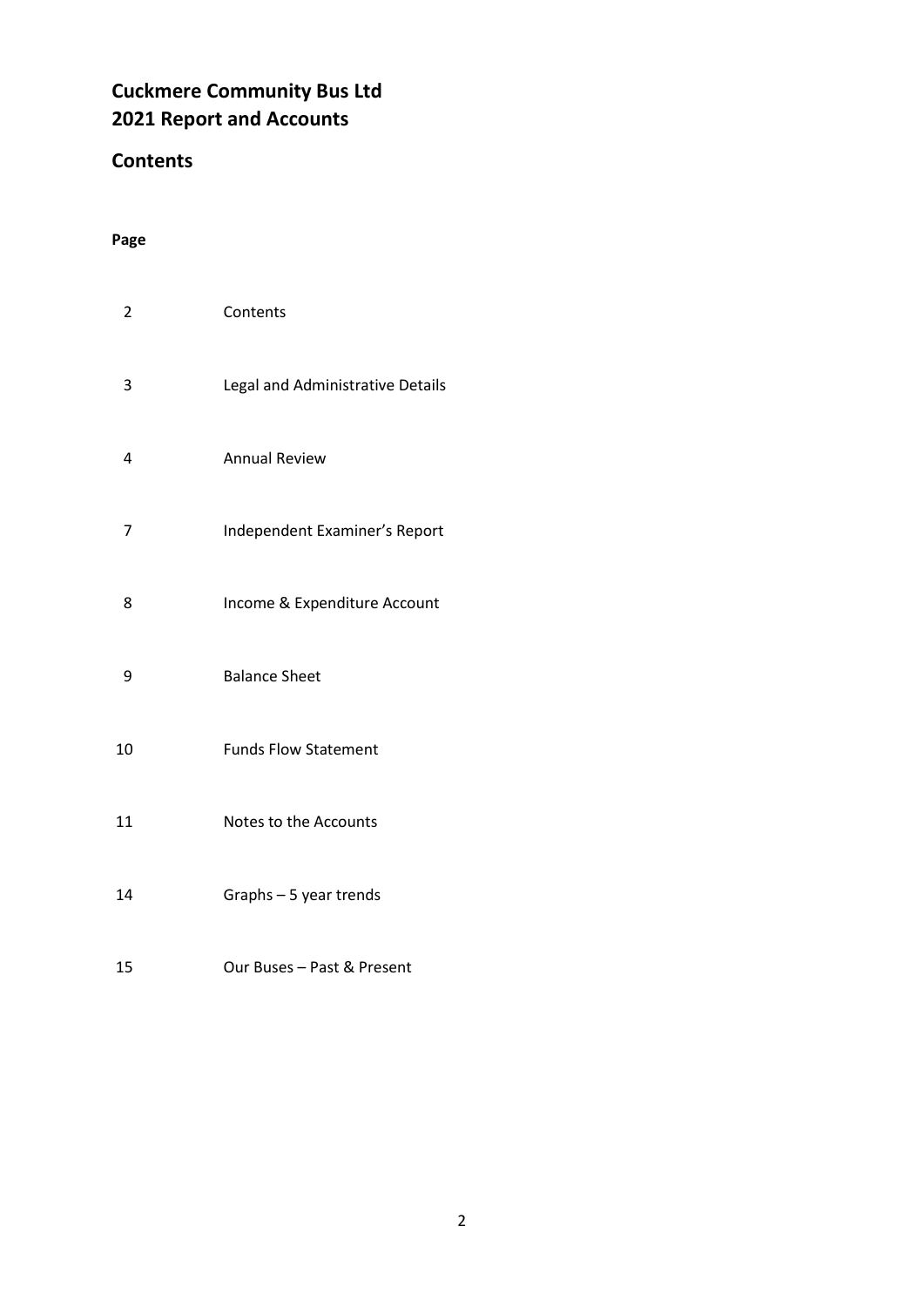## **Cuckmere Community Bus Ltd Annual Report for year ended 31 December 2021**

#### **Legal and Administrative Details**

#### **Legal Status**

- company/charity name Cuckmere Community Bus Ltd
- England & Wales Charity Commission register number 1120494
- England & Wales Registrar of Companies register number 06032000
- trading name Cuckmere Buses

#### **Objects**

The object of the Company is to provide a community bus and a community transport service, including private hire, for such of the inhabitants of East and West Sussex and the City of Brighton and Hove who are in need of such a service because of age, sickness or disability (mental or physical), or poverty, or because of a lack of availability of adequate and safe public passenger services.

#### **Trustees/Directors**

Philip Montague Ayers John Howard Bunce (to 24 June 2021) Andrew John Cottingham Susan Olave de Angeli

Stewart Colin Fuller Nicholas Brian Price (from 15 February 2021) Beryl Anne Smith

#### **Principal Address**

The Old Rectory Litlington Polegate East Sussex BN26 5RB

#### **Bankers**

Barclays Bank plc Co-operative Bank plc CCLA Fund Managers

**Independent Examiner** Nigel Butten FCA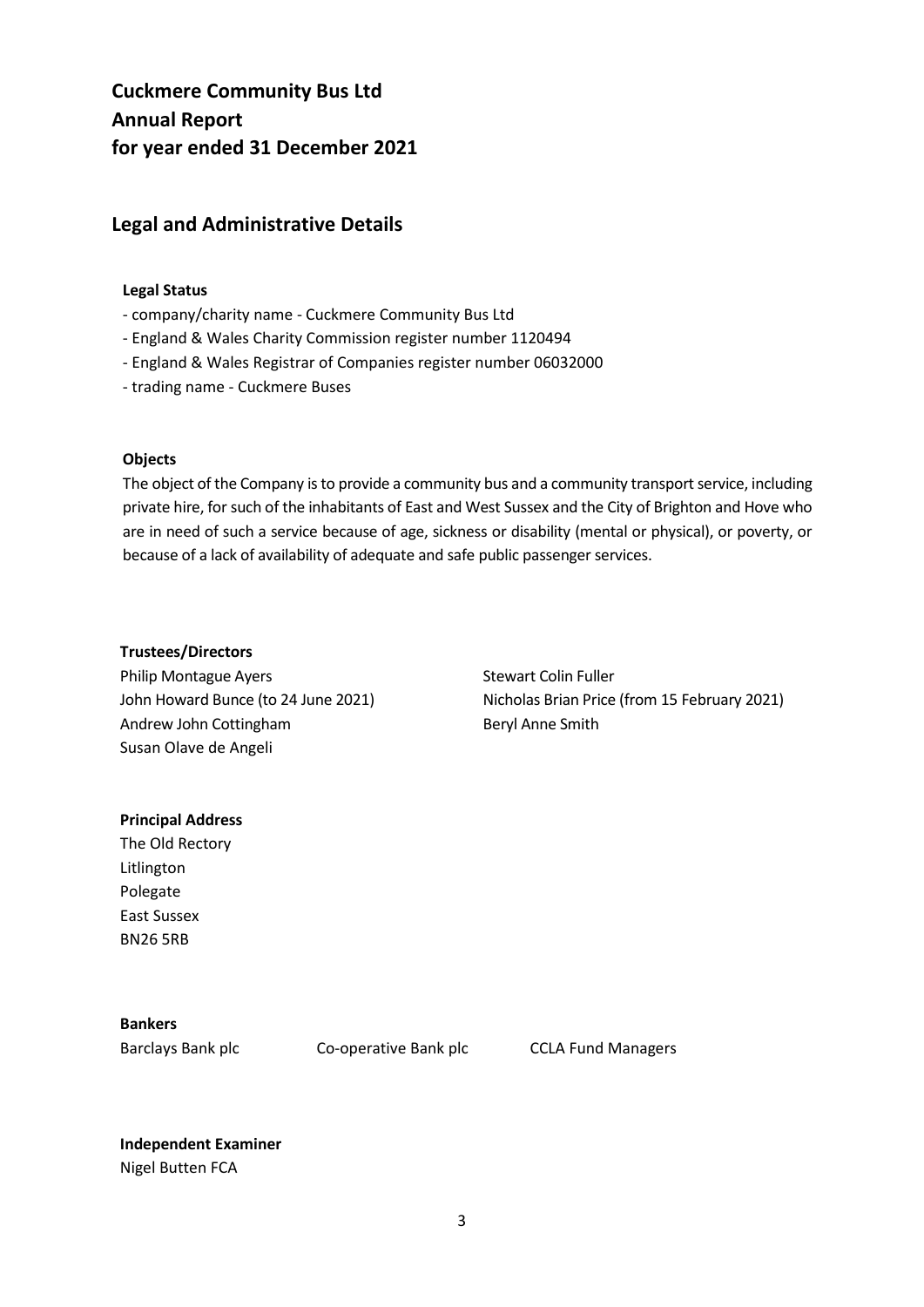## **Cuckmere Community Bus Ltd Annual Review for year ended 31 December 2021**

The Trustees, who are also Directors of the charity for the purposes of the Companies Act 2006, present their report with the financial statements of the charity for the year ended 31 December 2021.

#### **Review of Activities**

Cuckmere Buses is the trading name for Cuckmere Community Bus Ltd (CCB), an incorporated charity based in Berwick, East Sussex. It has been running for 45 years supplementing existing bus services and providing bus links for village residents throughout the Cuckmere Valley area to their nearest towns for shopping, for appointments, or for social activities.

OUR VISION is being the Community Bus service of choice in our area, and OUR MISSION is providing a safe, reliable, and courteous local bus, serving those rural and urban communities in our part of East Sussex not served by commercial companies.

CCB is run entirely by volunteers; there are no employees. We have some 45 volunteer drivers and some 10 additional volunteers who all help run the fleet of 16-seater low-floor Mercedes mini-buses. The drivers are trained to MiDAS standards (Minibus Driver Awareness Scheme) and are reassessed every four years. They all have D1 classification on their licence. The value of volunteers to the organisation cannot be overestimated, in terms of community support and company viability. In addition to over 20 weekly timetabled services, requiring nearly twice as many half-day shifts, the company operates summer leisure services and offers private hire facilities. We also provide special annual services for the International Tennis in Eastbourne, and the Charleston festivals. CCB remains a busy voluntary organisation and always needs new volunteers. The recruitment programme scheduled for last year stalled owing to covid-19 but restarted at the end of this year and will continue into next.

2021 was again a difficult year owing to the coronavirus. The year started with covid related national restrictions, and we didn't return to providing full services until April. Passenger numbers were understandably slow to recover and whilst the numbers were growing the Omicron variant of Covid hit and had a detrimental impact on the recovery. Passenger numbers had not recovered to 2019 prepandemic levels at the year-end, and it may be some time into 2022 before they do so. Buses continued to be regularly sanitised and face masks were required when travelling, in accordance with government guidelines. For the year, we ran 101,600 (2020, 67,600) miles and catered for some 38,700 (2020, 30,000) passenger journeys.

The charity sold two of its older vehicles during the year and took delivery of a new bus in June, all as part of a bus replacement programme. Additionally, a third vehicle was an insurance write off following an electrical fire in the engine compartment. A new bus was due for delivery at the end of the year but owing to the global shortage of semiconductor parts, this has been delayed until early 2022. The next acquisition on the replacement programme is in 2023 and with the current commitment to leasing it will need to be funded primarily by grant/donation receipts after an initial priming with available internal resources. At the end of the year the Trustees agreed to set up an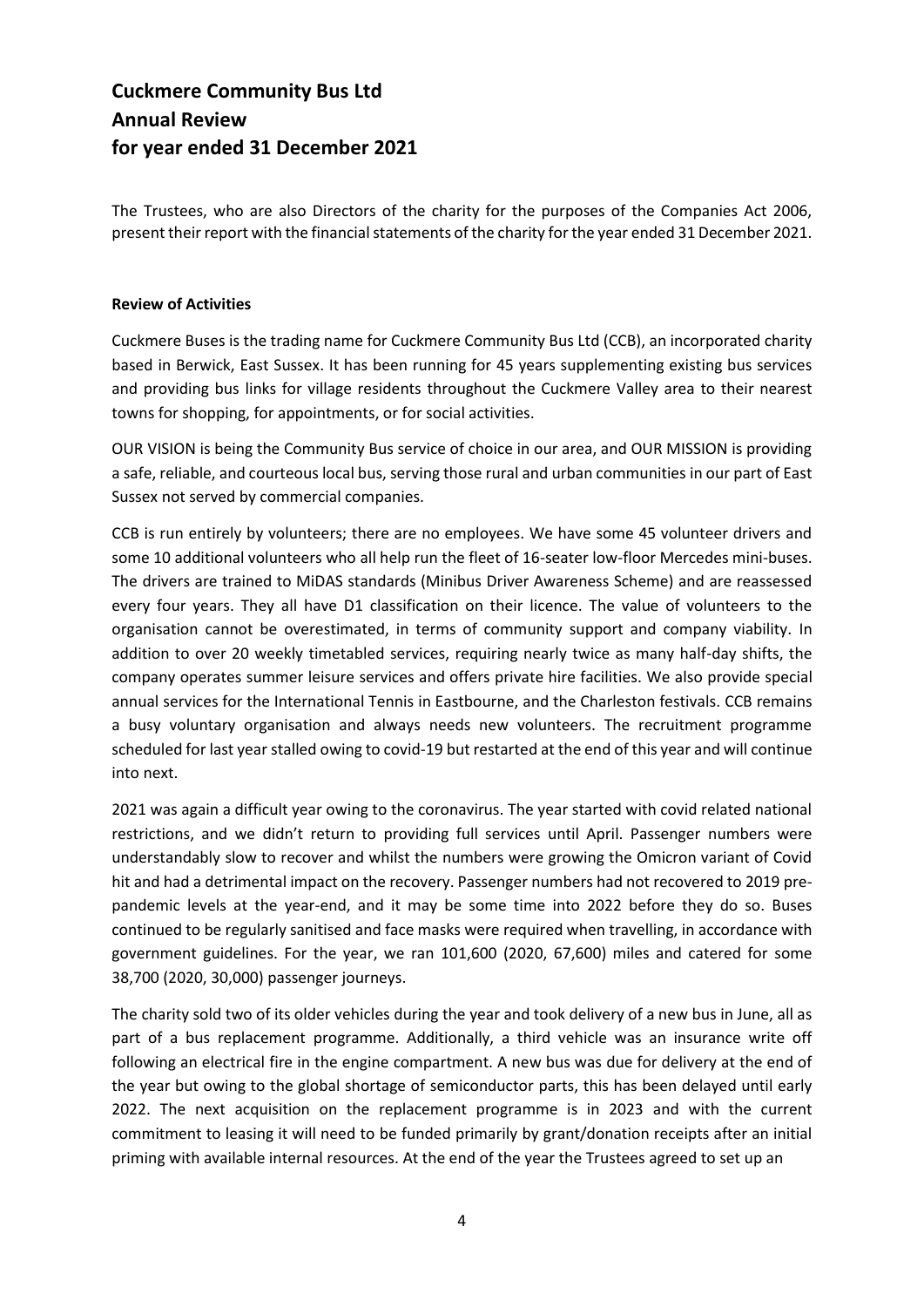## **Cuckmere Community Bus Ltd Annual Review for year ended 31 December 2021 (cont)**

unrestricted bus replacement reserve fund and to embark on a specific fundraising initiative early in 2022.

A significant amount of ongoing roadworks and road closures, particularly at Polegate, Drusillas roundabout, and Wilmington crossroads caused some major challenges during the year. These ranged from rescheduled and re-routed services, and related loss of revenue, to issues in transporting drivers to/from shift changeovers points. An extra support vehicle was acquired during the year to help with these changeover difficulties. Hopefully, once completed, the new road layouts will improve service times. National fuel shortages in September forced the cancellation of some afternoon and weekend leisure services in order to sustain at least a reliable weekly service to all the communities we serve; luckily this fuel shortage was short-lived.

The charity operates efficiently to a high standard under the control of the Board of Trustees who met formally on four occasions during the year, all remotely. They reviewed operations of the company, its financial position, and the outlook for the future. Covid-19 implications were a continuing focus item. In addition, two Stakeholder meetings consisting of representatives of parish and town councils and company officers were held, plus the AGM in April, all remotely. The usual annual social gathering of drivers was again cancelled owing to the pandemic, but regular remote meetings were held with drivers to monitor resource availability, passenger levels and services operated. Feedback and views from drivers are paramount as they provide the charity's front-line contact with passengers.

The trustees have complied with their duty to have due regard to the charity commission's public benefit guidance when exercising any powers or duties to which the guidance is relevant.

#### **Financial Performance**

The financial statements are included on pages 8 to 13. All income and expenditure are related to unrestricted funds; there are no restricted nor endowment funds.

Central and local government continued covid-related support for bus operators generally during the year by continuing to pay existing fuel rebate grants and concessionary travel fares based on pre-covid levels. The coronavirus support grant introduced by the Department for Transport in 2020 ended in August; a follow-on grant scheme was not taken up by CCB owing to deemed de minimis benefits. These government support initiatives, together with our volunteer capacity avoiding staff costs and related overheads, plus reduced maintenance costs owing to less mileage and the younger fleet, all helped the charity maintain a viable operating financial position.

With a gross income of £220,739 (2020, £176,946) and expenditure of £187,978 (2020, £177,008), the year ended with a surplus of £32,761 (2020, deficit £62). Year-end net assets amounted to £264,313 (2020, £231,552) including cash at bank of £149,005 (2020, £94,738). The charity operates a policy of holding cash reserves to meet projected cash outlays taking account of sourcing requirements for acquisitions under its bus replacement programme. Funds not required in the short term are held in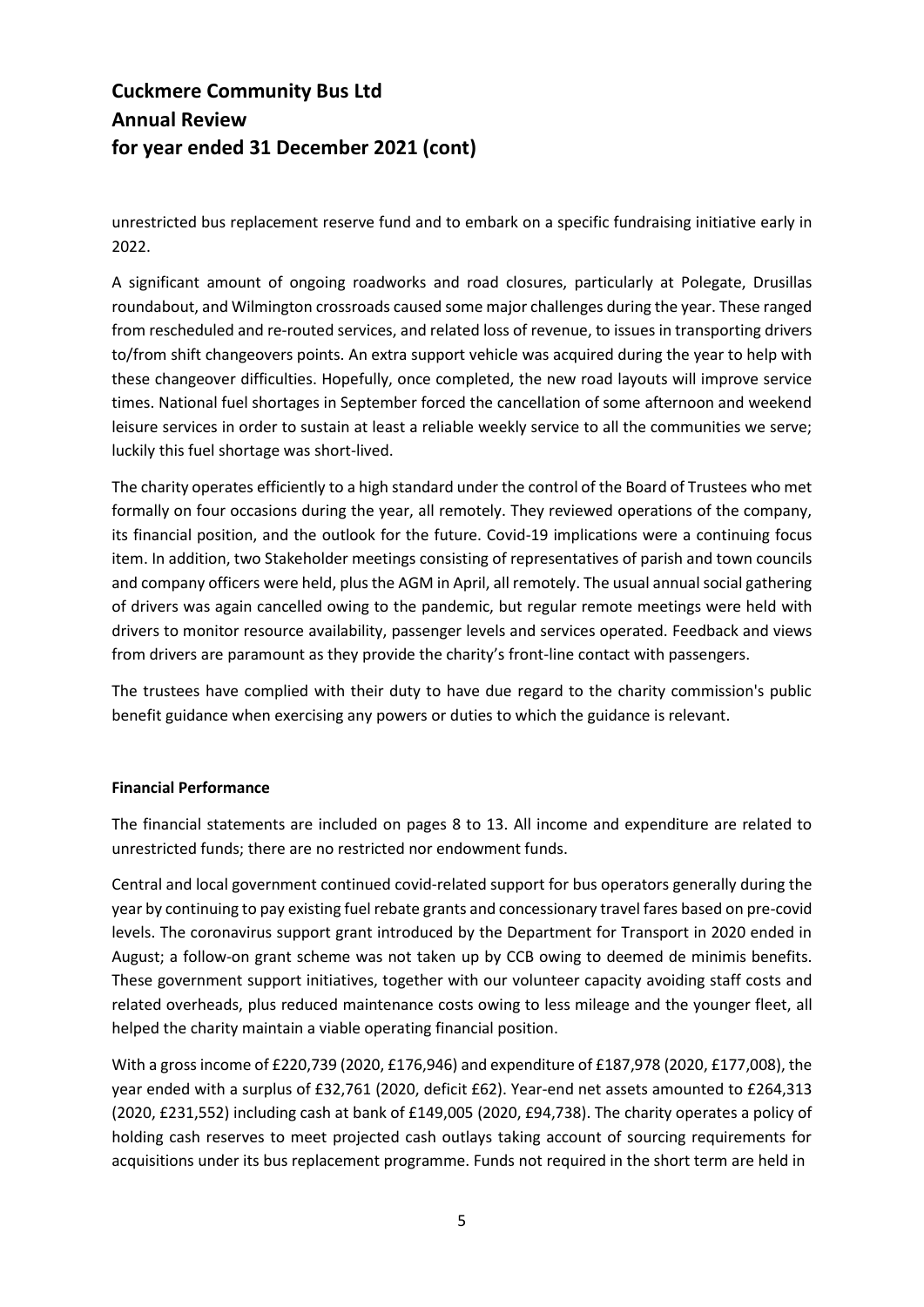## **Cuckmere Community Bus Ltd Annual Review for year ended 31 December 2021 (cont)**

an appropriate deposit account. At the end of the year the Trustees agreed to transfer £43,000 (2020, nil) to an unrestricted bus replacement reserve fund for future bus acquisitions.

A high-level five-year trend of finances, passengers and miles run is shown graphically on page 14.

The Trustees have not identified any uninsured major risks to which the charity is exposed.

#### **Going Concern**

The Trustees have considered the consequences of covid and other events and conditions, and have determined that, whilst significant, they do not create a material uncertainty that casts major doubt upon the charity's ability to continue as a going concern.

#### **Forward View**

In addition to maintaining a strong operational business base for the charity, our focus over the coming year will be threefold. First, to rebuild patronage numbers so we can provide support to the same or greater level of deserving passengers we helped pre-pandemic. Secondly, to build cash reserve for the outright purchase of a replacement bus in 2023, and thirdly, to continue with the recruitment programme to increase the overall number of volunteer drivers.

#### **Acknowledgements**

We are a successful business in meeting our mission and as always, thanks go to our volunteer drivers, our regular passengers, to everybody involved in the day to day running of the organisation, and to Berwick Service Station for keeping the buses well maintained. Particular thanks also go to the individuals and local authorities who made donations to the charity during a difficult year. A summary of donation support is listed on page 12 of this report. Thank you all.

#### **And finally ….**

It was with sadness we recorded the passing of John Bunce, Operations Director, in June. He was with CCB for over 20 years and his hard work and commitment helped grow the business to what it is today. He will be missed by us all.

**Beryl Smith - Chairman 28 March 2022**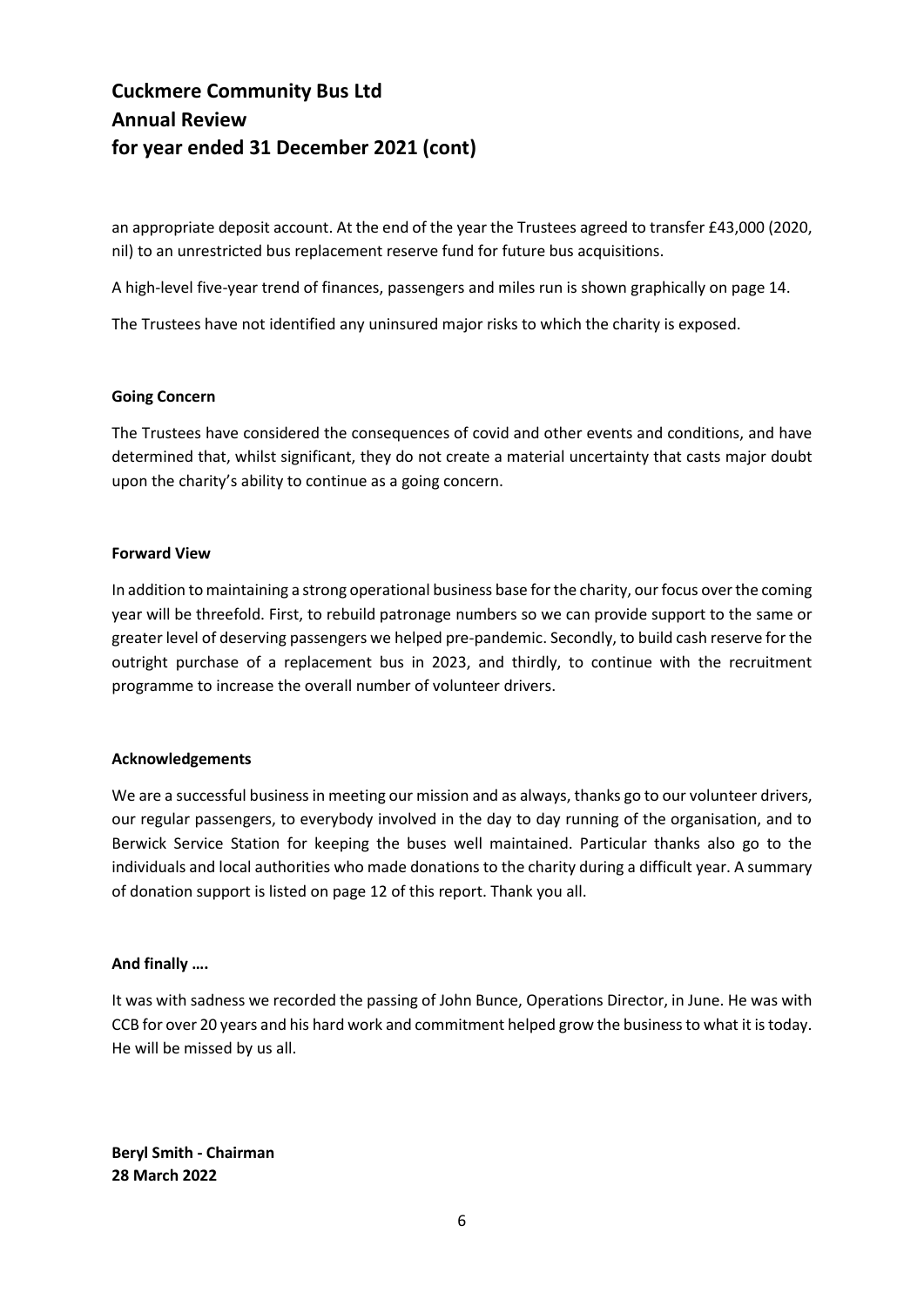## **Cuckmere Community Bus Ltd Independent Examiner's Report**

I report to the Board of Directors/Trustees on my examination of the accounts of Cuckmere Community Bus Ltd for the year ended 31 December 2021.

As the Trustees of the Charity, you are responsible for the preparation of the accounts in accordance with the requirements of the Charities Act 2011 (the 2011 Act).

#### **Independent examiner's statement**

I have completed my examination. I confirm that no matters have come to my attention in connection with the examination giving me cause to believe in any material respect:-

1) accounting records were not kept in respect of the Charity as required by section 130 of the 2011 Act; or

2) the accounts do not accord with those records

I have no concerns and have come across no other matters in connection with the examination, to which attention should be drawn in this report, in order to enable a proper understanding of the accounts to be reached.

**NA Butten Independent Examiner 28 February 2022**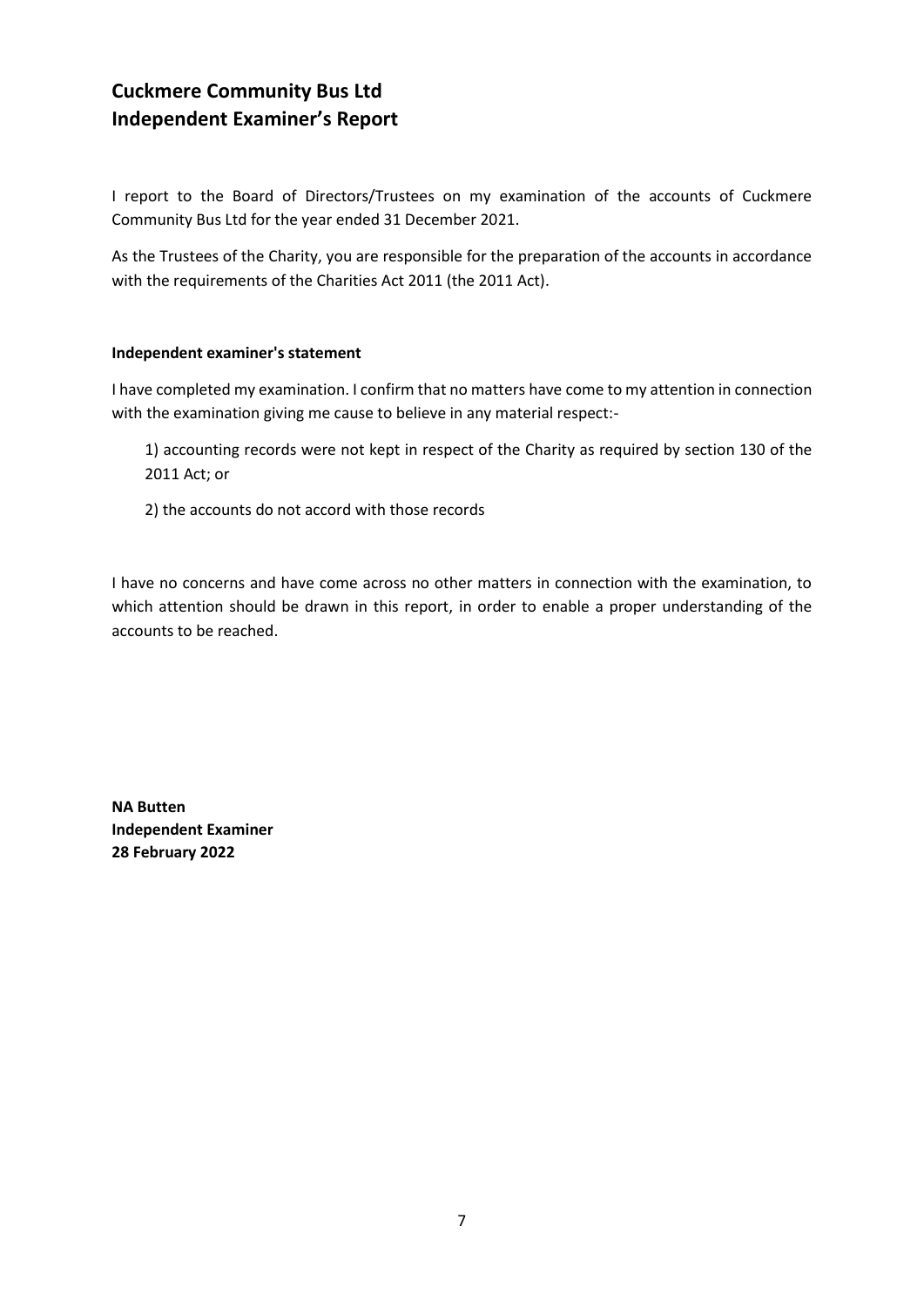## **Cuckmere Community Bus Ltd Income & Expenditure Account for the year ended 31 December 2021**

|                                      |                | £          |           |
|--------------------------------------|----------------|------------|-----------|
|                                      | <b>Notes</b>   | 2021       | 2020      |
| Income                               |                |            |           |
| Passenger Services                   | $\overline{2}$ | 155,752    | 152,331   |
| <b>Grants &amp; Donations</b>        | 3              | 24,071     | 20,318    |
| Private Hire & Special Events        |                | 5,604      | 1,830     |
| Other income                         | 4              | 35,312     | 2,467     |
| <b>Total Income</b>                  |                | 220,739    | 176,946   |
|                                      |                |            |           |
| <b>Expenditure</b>                   |                |            |           |
| Servicing, Repairs & Cleaning        |                | (49, 549)  | (52, 446) |
| Depreciation                         | 5/6            | (60, 360)  | (45, 577) |
| Licences & Insurance                 |                | (22,610)   | (29, 604) |
| Operations                           |                | (27, 329)  | (28, 688) |
| Diesel (net of BSOG)                 |                | (15,956)   | (5,924)   |
| Administration                       |                | (12, 174)  | (14, 769) |
| <b>Total Expenditure</b>             |                | (187, 978) | (177,008) |
| Surplus (Deficit) for the year       |                | 32,761     | (62)      |
| Opening reserves                     |                | 231,552    | 231,614   |
| Closing reserves (per Balance Sheet) |                | 264,313    | 231,552   |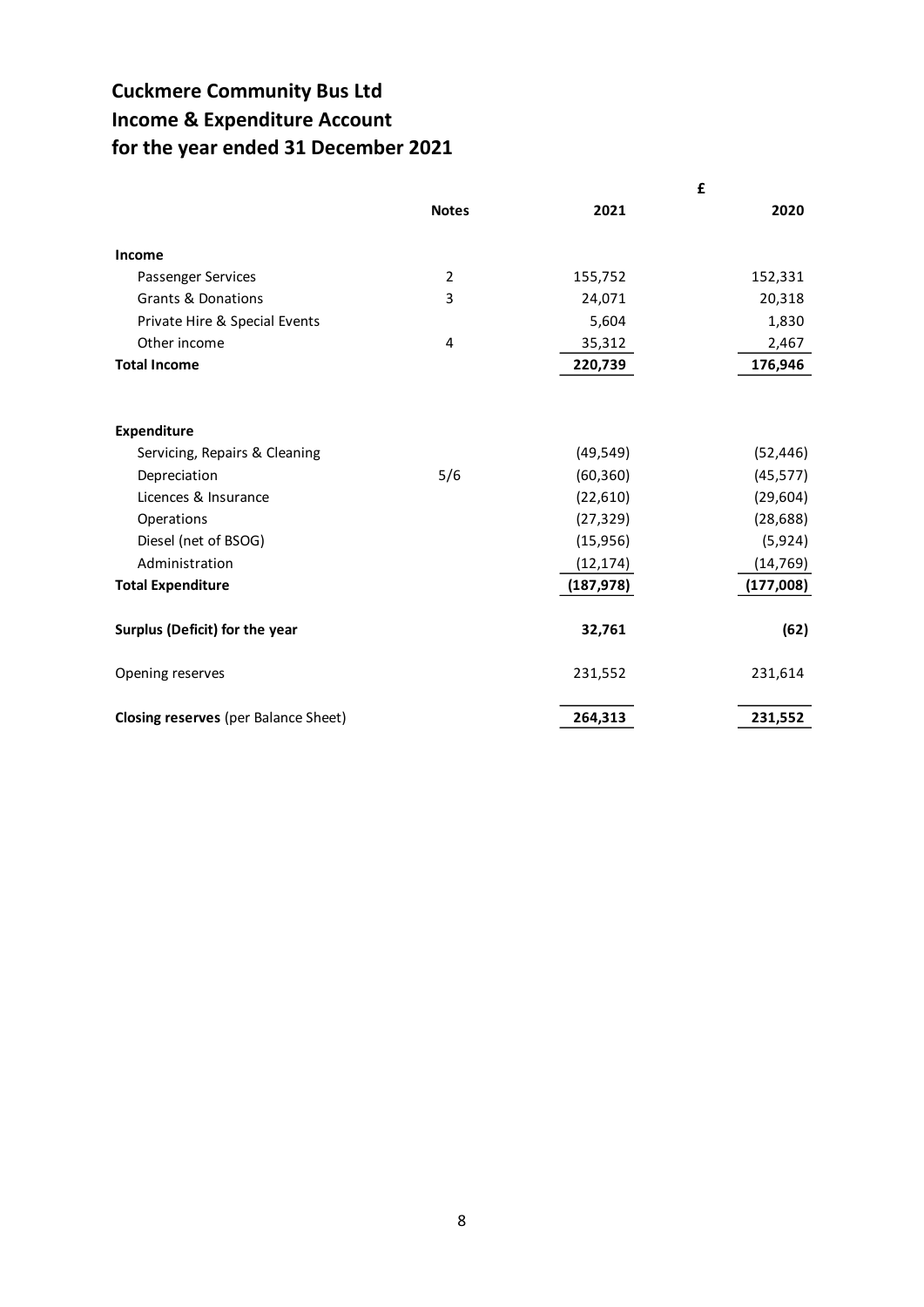## **Cuckmere Community Bus Ltd Balance Sheet at 31 December 2021**

|                                              |              |            |           | £          |           |
|----------------------------------------------|--------------|------------|-----------|------------|-----------|
|                                              | <b>Notes</b> |            | 2021      |            | 2020      |
| <b>Tangible Fixed Assets</b>                 | 7            |            | 314,732   |            | 326,044   |
| <b>Current Assets</b>                        |              |            |           |            |           |
| Debtors                                      | 8            | 5,745      |           | 27,788     |           |
| Cash at Bank                                 | 9            | 149,005    |           | 94,738     |           |
|                                              |              | 154,750    |           | 122,526    |           |
| Prepayments and Accrued Income               |              | 13,182     |           | 2,944      |           |
| <b>Total Current Assets</b>                  |              | 167,932    |           | 125,470    |           |
| Creditors due within one year                |              |            |           |            |           |
| Amounts falling due within one year          | 10           | (47, 291)  |           | (37, 015)  |           |
| Accruals and deferred income                 |              | (64, 660)  |           | (60, 605)  |           |
| Unamortised grants for purchase of assets    | 6            | (36, 412)  |           | (58, 804)  |           |
| Total Creditors due within one year          |              | (148, 363) |           | (156, 424) |           |
| <b>Net Current Assets (liabilities)</b>      |              |            | 19,569    |            | (30, 954) |
| <b>Total Assets less current liabilities</b> |              |            | 334,301   |            | 295,090   |
| Creditors due after one year                 | 10           |            | (69, 988) |            | (63, 538) |
| <b>Total net assets</b>                      |              |            | 264,313   |            | 231,552   |
|                                              |              |            |           |            |           |
| <b>Funds of the Charity</b>                  |              |            |           |            |           |
| Unrestricted funds - general                 |              |            | 221,313   |            | 231,552   |
| Unrestricted funds - asset replacement       |              |            | 43,000    |            | 0         |
| <b>Total Unrestricted Funds</b>              |              |            | 264,313   |            | 231,552   |

a) the company was entitled to exemption from audit under s477 of the Companies Act 2006 relating to the small companies

b) the members have not required the company to obtain an audit in accordance with section 476 of the Companies Act 2006

c) the directors acknowledge their responsibilities for complying with the requirements of the Companies Act with respect to accounting records and the preparation of accounts

d) these accounts have been prepared in accordance with the provisions applicable to companies subject to the small companies' regime.

The Report and Accounts were approved by the Board on 28 March 2022

**Trustee/Director Trustee/Director**

**Beryl Smith Stewart Fuller**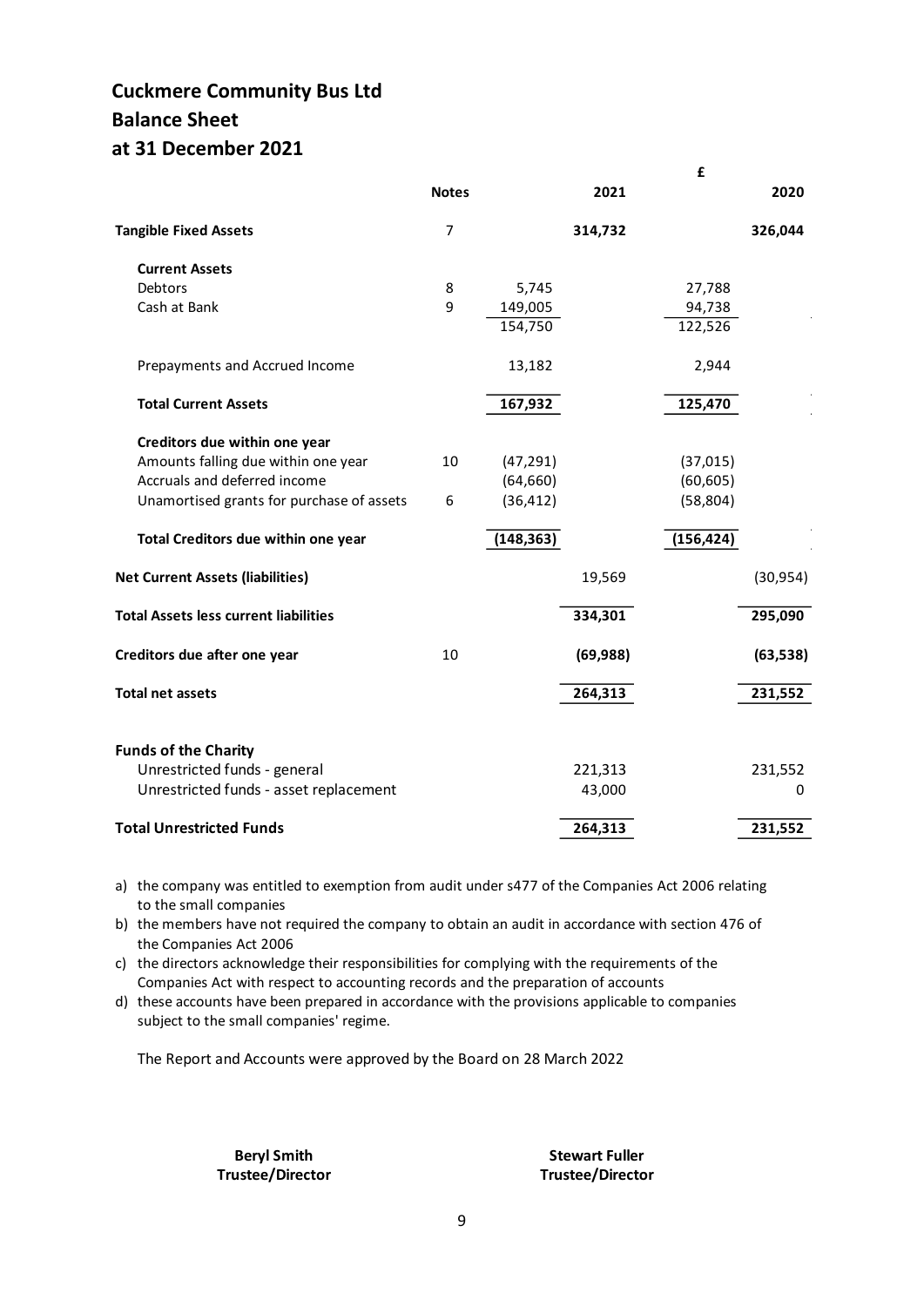## **Cuckmere Community Bus Ltd Funds Flow Statement for year ended 31 December 2021**

|                                                                                               |                     |                               |                             | £                             |                                |
|-----------------------------------------------------------------------------------------------|---------------------|-------------------------------|-----------------------------|-------------------------------|--------------------------------|
|                                                                                               | <b>Notes</b>        |                               | 2021                        |                               | 2020                           |
| Surplus (Deficit) for the year                                                                |                     |                               | 32,761                      |                               | (62)                           |
| add back Depreciation (net)                                                                   | 5                   |                               | 60,360                      |                               | 45,577                         |
| less Other Income                                                                             | 4                   |                               | (35, 312)                   |                               | (2,467)                        |
| <b>Cash from Trading</b>                                                                      |                     |                               | 57,809                      |                               | 43,048                         |
| <b>Other Income</b>                                                                           | 4                   |                               | 35,312                      |                               | 2,467                          |
| <b>Movement in fixed assets</b><br>Acquisitions<br>Proceeds of disposal (NBV before surplus)  | 7<br>$\overline{7}$ | (101, 700)<br>30,260          | (71, 440)                   | (192, 243)<br>50              | (192, 193)                     |
| <b>Movement in Working Capital</b><br>Debtors<br>Prepayments<br>Creditors                     |                     | 22,043<br>(10, 238)<br>11,498 | 23,303                      | (16, 752)<br>11,517<br>18,905 | 13,670                         |
| <b>Movement in Loans</b><br>New debt<br>Interest<br>Payments                                  |                     | 60,000<br>6,736<br>(57, 453)  | 9,283                       | 87,434<br>8,483<br>(31, 615)  | 64,302                         |
| Movement in Funds in the Year                                                                 |                     |                               | 54,267                      |                               | (68, 706)                      |
| <b>Cash at Bank</b><br>Opening<br>Movement in Funds (as above)<br>Closing (per Balance Sheet) |                     |                               | 94,738<br>54,267<br>149,005 |                               | 163,444<br>(68, 706)<br>94,738 |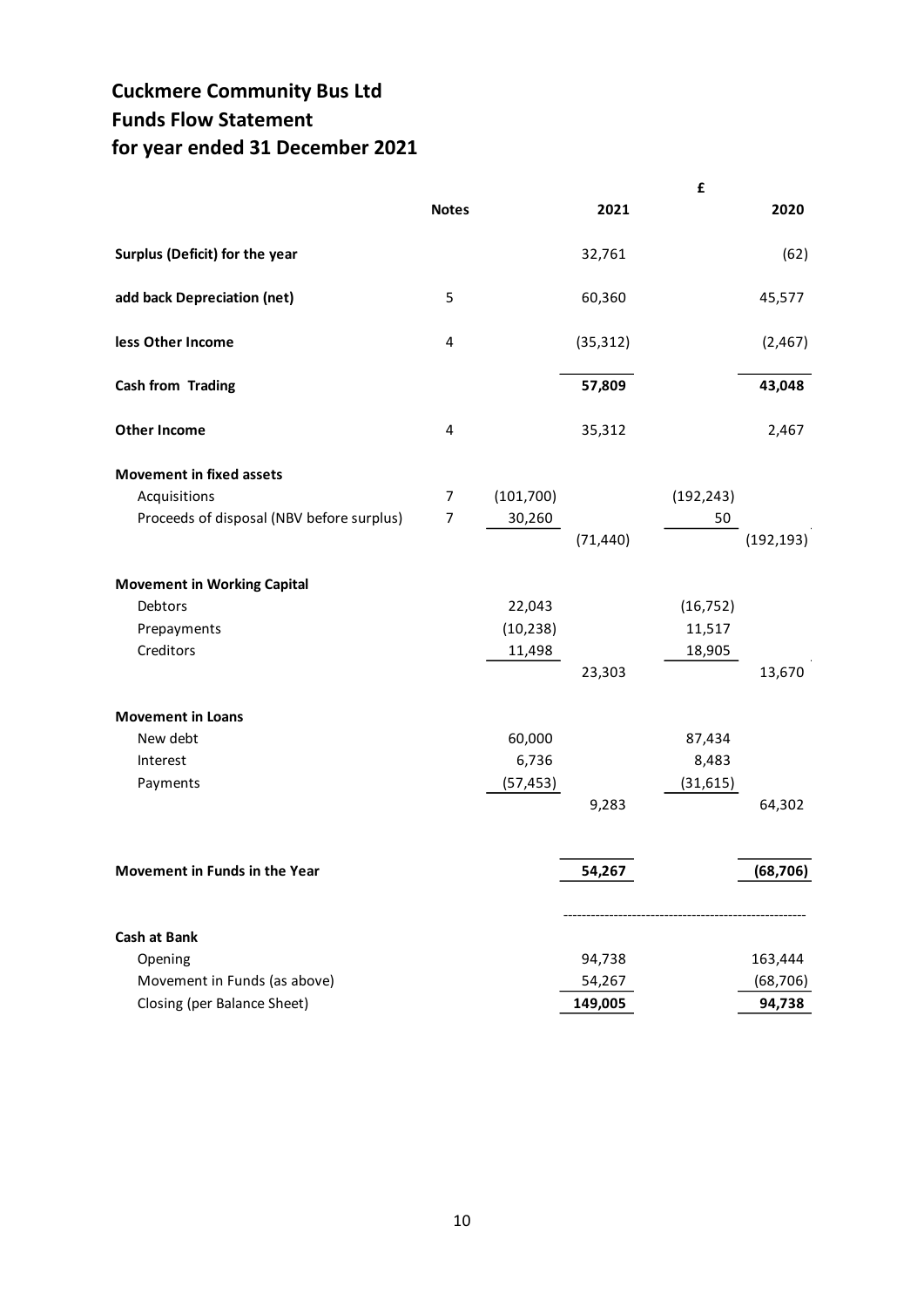## **Cuckmere Community Bus Ltd Notes to the Accounts for year ended 31 December 2021**

#### **1. Accounting Policies**

**1.1 Basis of Accounting** - these accounts have been prepared under the historical cost convention with items recognised at cost or transaction value unless otherwise stated in the relevant note(s). Income and expenditure are accounted for on an accruals basis.

**1.2 Income** - is recognised in the accounts when the charity becomes entitled to the resources and is shown exclusive of VAT. The significant value of voluntary help received is not included in the accounts but is described in the trustees' annual report. Debtors are measured at settlement amounts less any trade discounts.

**1.3 Expenditure** - liabilities are recognised as expenditure as soon as there is a legal or constructive obligation committing the charity to pay out resources, and the amount of the obligation can be measured with reasonable certainty. Creditors are measured at settlement amounts less any trade discounts.

**1.4 Tangible Fixed Assets** - are recorded at cost and subsequently stated at cost less accumulated depreciation and accumulated impairment losses. Depreciation is calculated to write off the cost of an asset, less its estimated residual value, over the prudent useful economic life of that asset on a straight-line basis. Capital grants supporting fixed asset acquisitions are released to revenue account on a straight-line basis over the life of the related asset class and reduce the annual total depreciation charge.

**1.5 Hire Purchase Agreements** - assets are capitalised as tangible fixed assets and depreciated over their useful lives. The capital element of future finance payments is included within creditors; finance charges are allocated to accounting periods over the length of the contract.

**1.6 Fund Accounting** - unrestricted funds (including designated funds) may be used in accordance with the charitable objectives of the charity at the discretion of the trustees.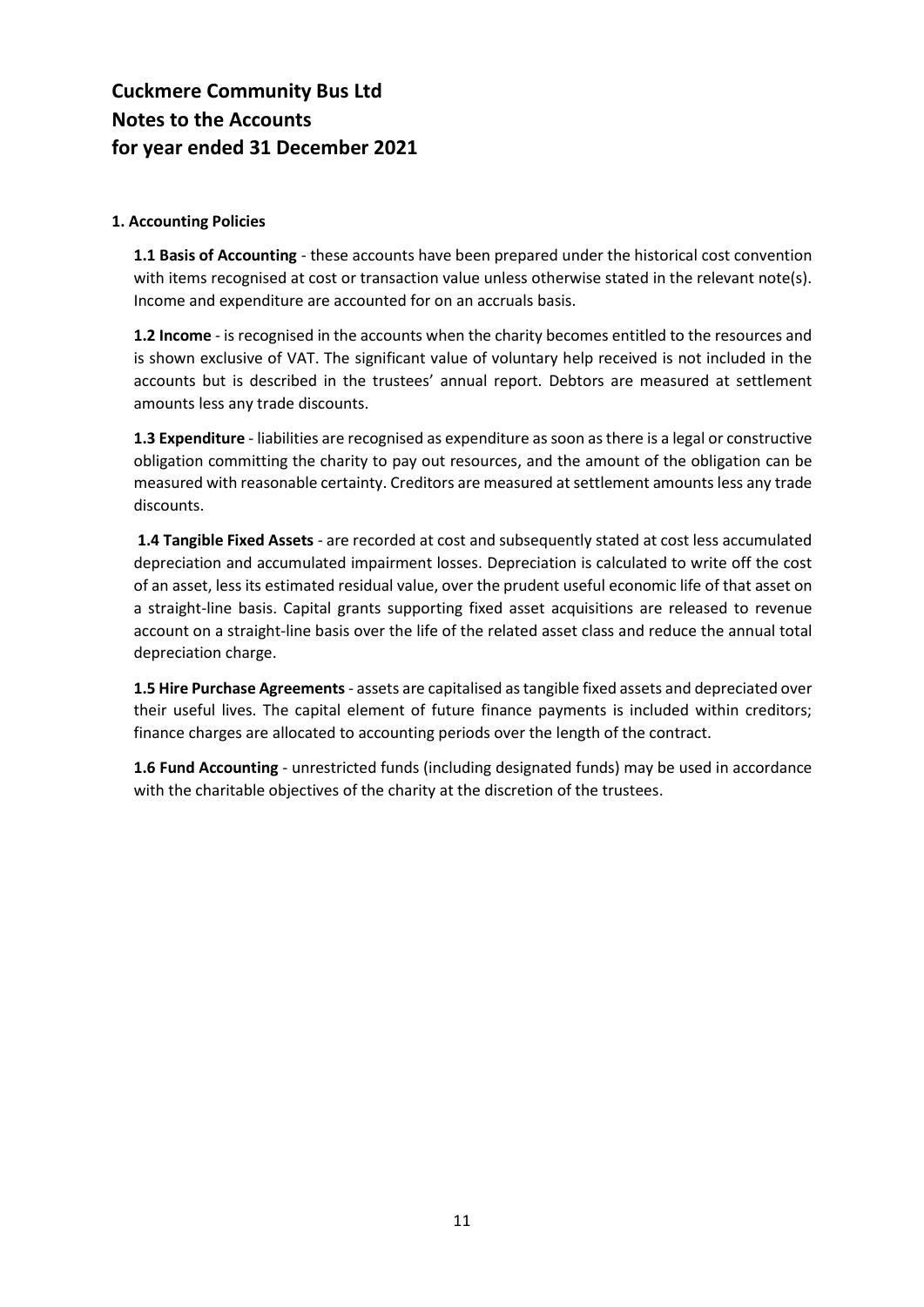## **Cuckmere Community Bus Ltd Notes to the Accounts for year ended 31 December 2021 (cont)**

|                                             |           | £         |
|---------------------------------------------|-----------|-----------|
| 2 Passengers Services                       | 2021      | 2020      |
| <b>Concessionary Fares</b>                  | 123,912   | 122,998   |
| <b>Ticket Fares</b>                         | 11,523    | 6,364     |
| Support from:                               |           |           |
| East Dean & Friston PC                      | 1,568     | 1,218     |
| ESCC/B&H                                    | 12,591    | 12,580    |
| Hailsham Town Council                       | 5,858     | 8,871     |
| Polegate Town Council                       | 300       | 300       |
|                                             | 155,752   | 152,331   |
|                                             |           |           |
| 3 Grants and Donations                      | 2021      | 2020      |
| <b>Town and Parish Councils</b>             |           |           |
| Alfriston                                   | 200       | 150       |
| Arlington                                   | 100       | 100       |
| <b>Berwick</b>                              | 100       | 100       |
| Chalvington & Ripe                          |           | 125       |
| Cuckmere Valley                             | 250       | 250       |
| East Dean & Friston                         | 500       | 500       |
| Heathfield & Waldron                        | 500       | 500       |
| Herstmonceux                                | 1,000     |           |
| Long Man                                    | 150       | 150       |
| Pevensey                                    |           |           |
| Polegate                                    | 200       | 200       |
| Seaford                                     | 2,000     | 2,000     |
| Westham                                     | 100       | 100       |
| Willingdon & Jevington                      | 800       | 800       |
|                                             | 5,900     | 4,975     |
| <b>ESCC</b>                                 | 2,430     | 2,430     |
| Wealden District Council                    | 5,500     | 5,500     |
| Passenger donations                         | 6,898     | 5,431     |
| Other donations                             | 3,343     | 1,982     |
|                                             | 24,071    | 20,318    |
|                                             |           |           |
| 4 Other Income                              | 2021      | 2020      |
| Covid Support from DfT                      | 25,900    |           |
| Surplus on disposal of fixed assets         | 9,407     | 2,250     |
| <b>Bank interest</b>                        | 5         | 217       |
|                                             | 35,312    | 2,467     |
|                                             |           |           |
| 5 Depreciation                              | 2021      | 2020      |
| Charge in year                              | 82,752    | 67,957    |
| less amortisation of grant in year (note 6) | (22,392)  | (22,380)  |
|                                             | 60,360    | 45,577    |
|                                             |           |           |
| 6 Unamortised Grants                        | 2021      | 2020      |
| at start of year                            | (58, 804) | (81, 184) |
| released during year (note 5)               | 22,392    | 22,380    |
| at end of year                              | (36, 412) | (58, 804) |
|                                             |           |           |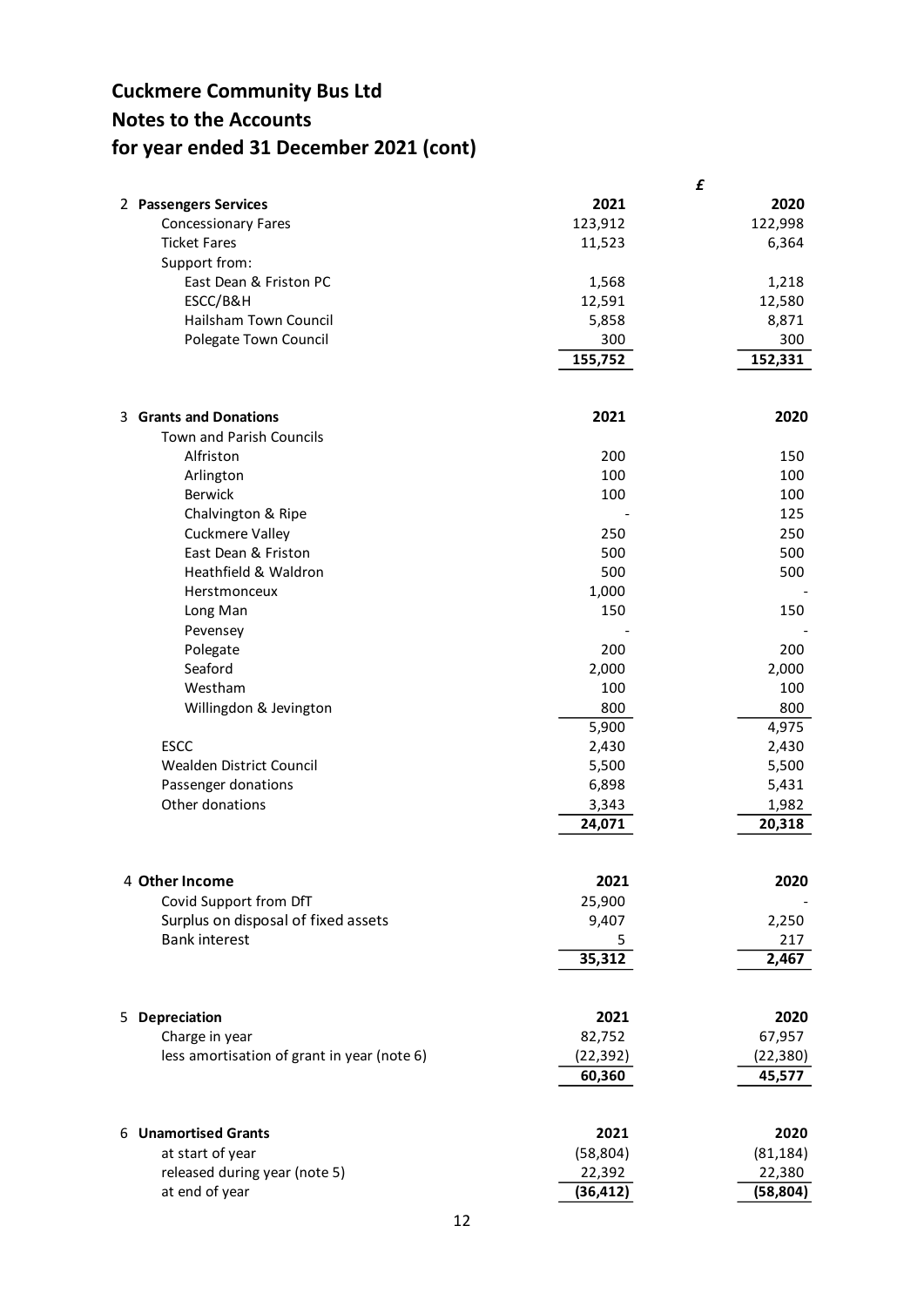## **Cuckmere Community Bus Ltd Notes to the Accounts for year ended 31 December 2021 (cont)**

|                                     |            | I,        |
|-------------------------------------|------------|-----------|
| 7 Tangible Fixed assets<br>Cost     | 2021       | 2020      |
| at start of year                    | 660,828    | 545,554   |
| additions in the year               | 101,700    | 192,243   |
| disposals in the year               | (171, 233) | (76, 969) |
| at end of year                      | 591,295    | 660,828   |
| <b>Cumulative Depreciation</b>      |            |           |
| at start of year                    | 334,784    | 343,746   |
| charges in the year (note 5)        | 82,752     | 67,957    |
| disposals in the year               | (140, 973) | (76, 919) |
| at end of year                      | 276,563    | 334,784   |
| <b>Net Book Value</b>               | 314,732    | 326,044   |
| 8 Debtors                           | 2021       | 2020      |
| Accounts receivable                 | 2,694      | 7,867     |
| VAT reclaimable                     | 3,051      | 19,921    |
|                                     | 5,745      | 27,788    |
|                                     |            |           |
| 9 Cash at Bank                      | 2021       | 2020      |
| Barclays current account            | 96,058     | 61,449    |
| Co-operative current account        | 9,288      | 9,502     |
| Charities deposit account           | 43,579     | 23,576    |
| Petty Cash                          | 80         | 211       |
|                                     | 149,005    | 94,738    |
|                                     |            |           |
| 10 Creditors                        | 2021       | 2020      |
| Amounts falling due within one year |            |           |
| Trade creditors                     | (9,319)    | (1,876)   |
| Hire purchase contracts             | (37, 972)  | (35, 139) |
|                                     | (47, 291)  | (37, 015) |
| Amounts falling due after one year  |            |           |
| Hire purchase contracts (1-5 years) | (69, 988)  | (63, 538) |
|                                     |            |           |

**£**

- 1 1 **Audit:** Expenditure is after charges for Independent Review £960 (2020, £960) and other professional services £300 (2020, £300)
- 1 2 **Transactions with Directors:** There were no transactions between the company and its Trustees/Directors
- 1 3 **Related Party Disclosures:** There were no transactions between the company and related parties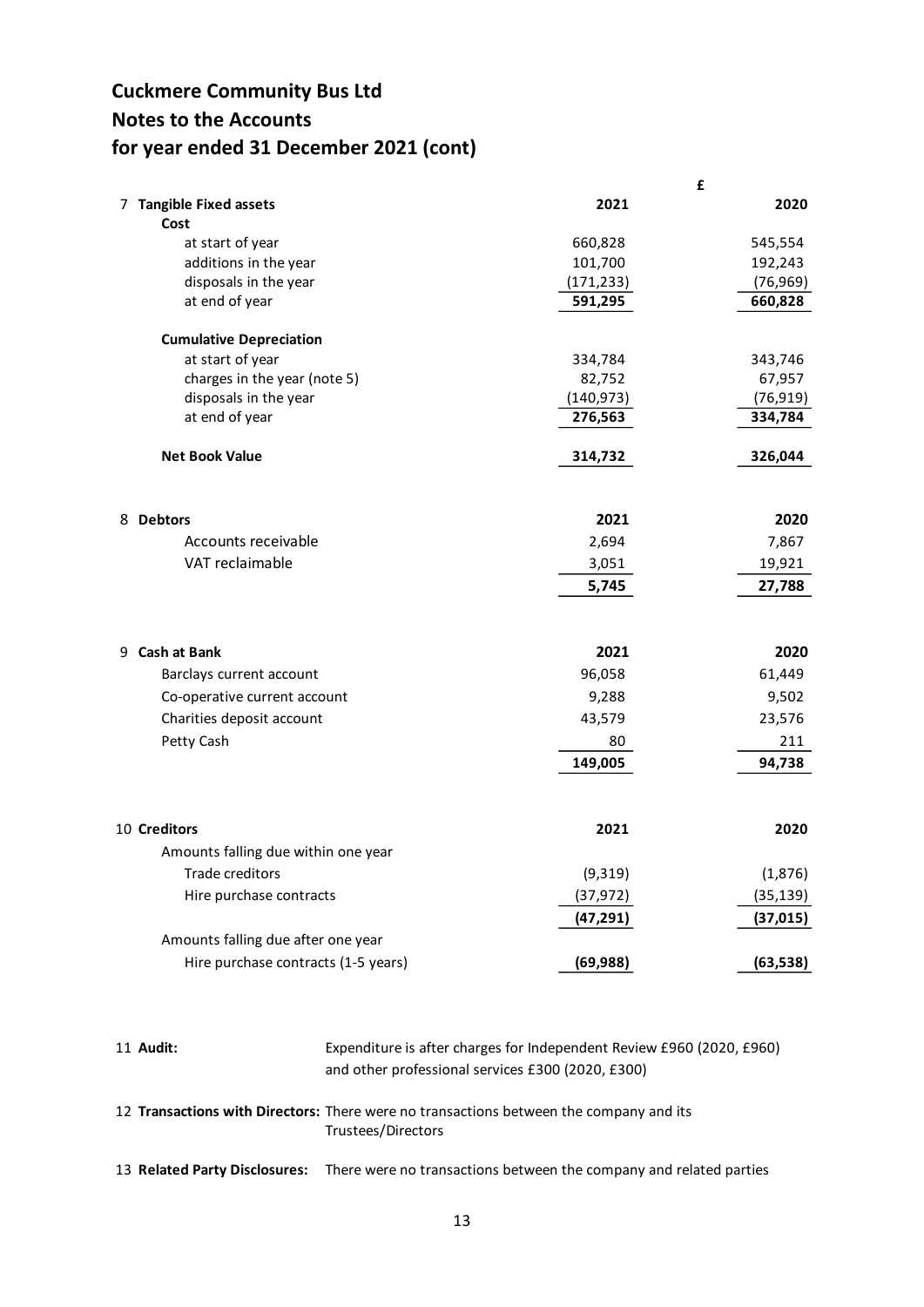## **Cuckmere Community Bus Ltd**

**Graphs - 5 year trends**







# **Expenditure (£'000)**